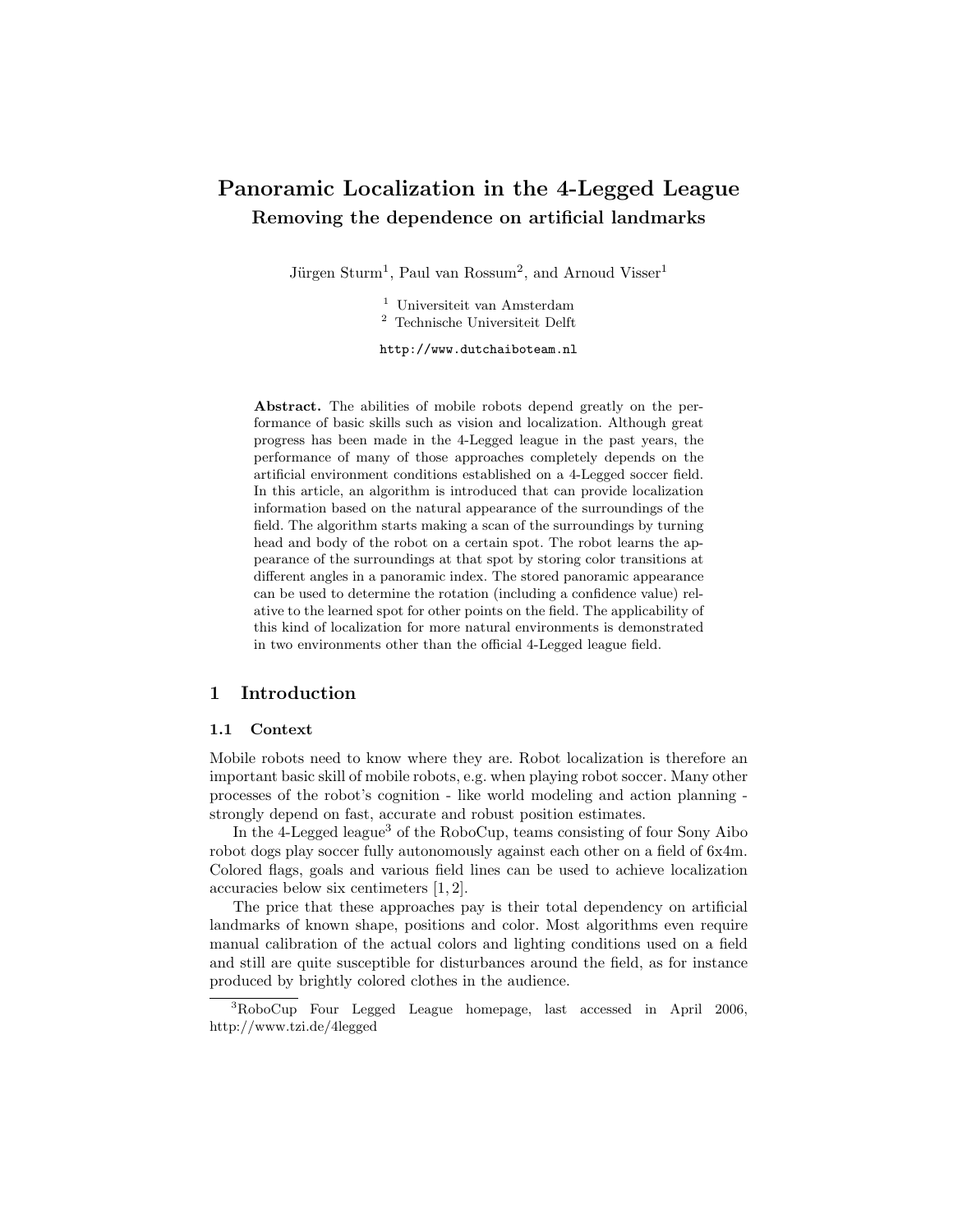The interest in more general solutions has been (and still is) growing over the past few years. The almost-SLAM challenge<sup>4</sup> of the 4-Legged league and the upcoming challenges in natural environments of the newly founded RoboCup @ home league<sup>5</sup> reflect this growing interest within the robotics community.

## 1.2 Related Work

As many teams of the 4-Legged league use similar approaches for vision and localization (from the raw camera image to the robot's pose), we briefly want to point out typical main processing steps and their corresponding considerations.

- 1. In the image processing step, the image pixels are divided into color classes. Coarse scanning through the image then yields object candidates that need to be post-processed by object specialists for object recognition. Finally the complete set of detected objects is filtered by a second-order sanity checker to remove invalid percepts. Representative and well-working implementations can be found in [1, 3].
- 2. In the localization step, the perceived landmarks are filtered over time and merged with the data from the robot's body odometry. Common approaches include Kalman Filters, Monte-Carlo approaches or combinations thereof. For a good comparison see [4].

Other interesting approaches can be found in the Mid-Size league<sup>6</sup> : as the hardware of a Mid-Size robot is only limited to what it can carry, both different types of sensors as well as different classes of algorithms become feasible. Most Midsize robots use omni-directional high-quality cameras whereof each camera image carries enough information to localize the robot almost perfectly [5]. These approaches are not applicable on an Aibo with its limited camera angle; therefore panorama images have to be constructed of several images.

Also inspiring, but also only partially transferable to the 4-Legged league is the work that has been done on the SLAM problem in general, for instance on panoramic pictures [6–9]. One of these approaches [10] divides the panoramic image in multiple sectors, but uses as characteristic feature the average color of the sector. Our approach combines sectors with as characteristic feature the frequency of colortransitions.

# 2 Approach

The main idea is quite intuitive: we would like the robot to generate and store a  $360^\circ$  panorama image of its environment while it is in the learning phase. After

<sup>4</sup>Details about the Simultaneous Localization and Mapping challenge can be found at http://www.tzi.de/4legged/pub/Website/Downloads/Challenges2005.pdf

<sup>5</sup>RoboCup @ Home League homepage, last accessed in March 2006, http://www.ai.rug.nl/robocupathome/

 ${}^{6}RoboCup$  Mid-Size league homepage, last accessed in April 2006, http://www.idt.mdh.se/rc/Mid-Size/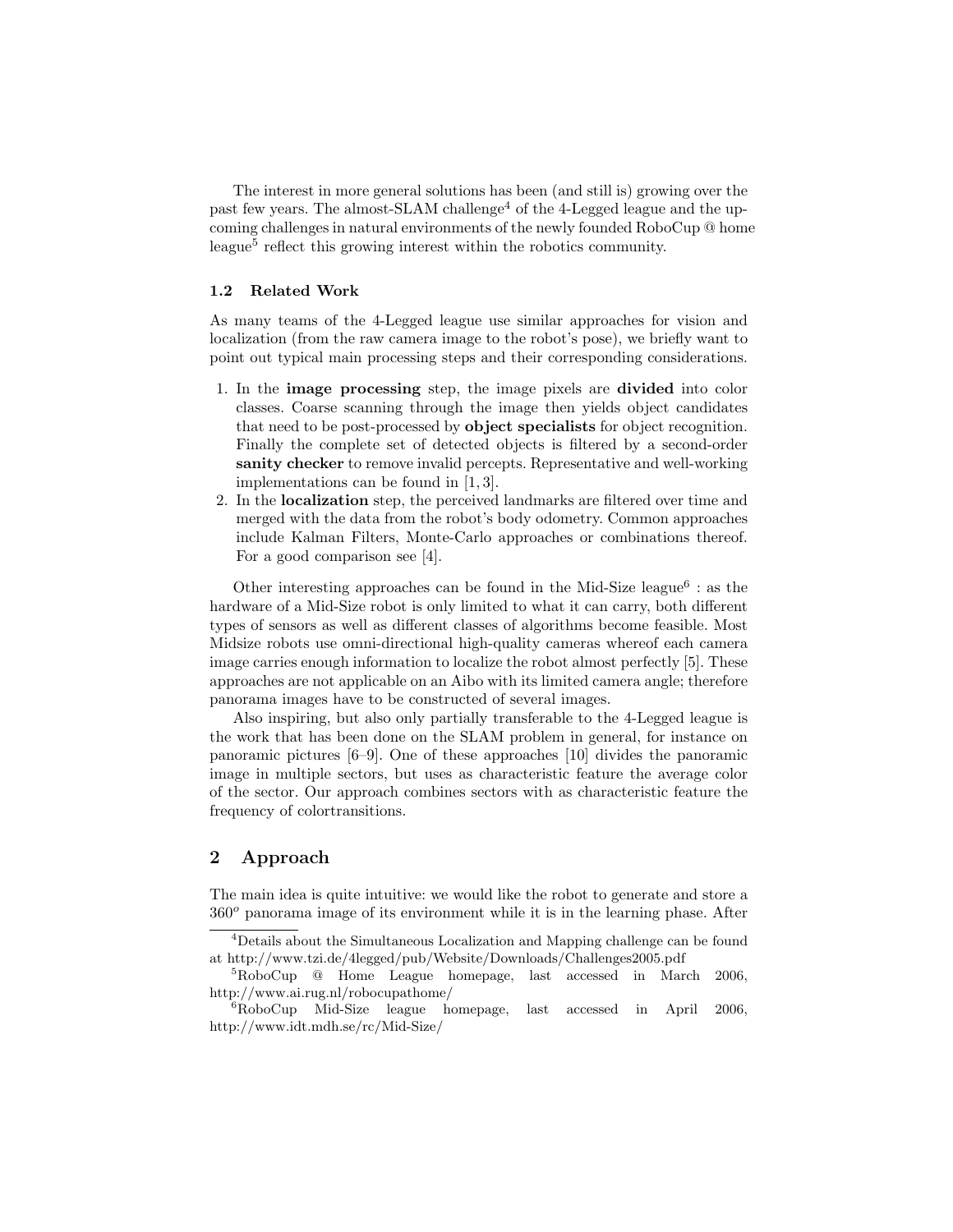that, it should align each new image with the stored panorama, and from that the robot should be able to derive its relative position (in the localization phase). This alignment is not trivial because the new image can be translated, rotated, stretched and perspectively distorted when the robot does not stand anymore at the point where the panorama was originally learned.

Of course, the Aibo is not able (at least not in real-time) to compute this alignment on full-resolution images. Therefore a reduced feature space is designed so that the computations become tractable<sup>7</sup> on an Aibo. Figure 1 gives a quick overview of the algorithm's main components.



Fig. 1. Architecture of our algorithm

The Aibo performs a calibration phase before the actual learning can start. In this phase the Aibo first decides on a suitable camera setting (i.e. camera gain and the shutter setting) based on the dynamic range of brightness in the autoshutter step. Then it collects color pixels by turning its head for a while and finally clusters these into 10 most important color classes in the color clustering step using a standard implementation of the Expectation-Maximization algorithm assuming a Gaussian mixture model [11]. The result of the calibration phase is an automatically generated lookup-table that maps every YCbCr color onto one of the 10 color classes and can therefore be used to segment incoming images into its characteristic color patches (see figure  $2(a)$ ). As these initialization steps are not in the focus of this article we kept the explanation short.

 ${}^{7}$ Our algorithm consumes per image frame approximately 16ms, therefore we can easily process images at the full Aibo frame rate (30fps).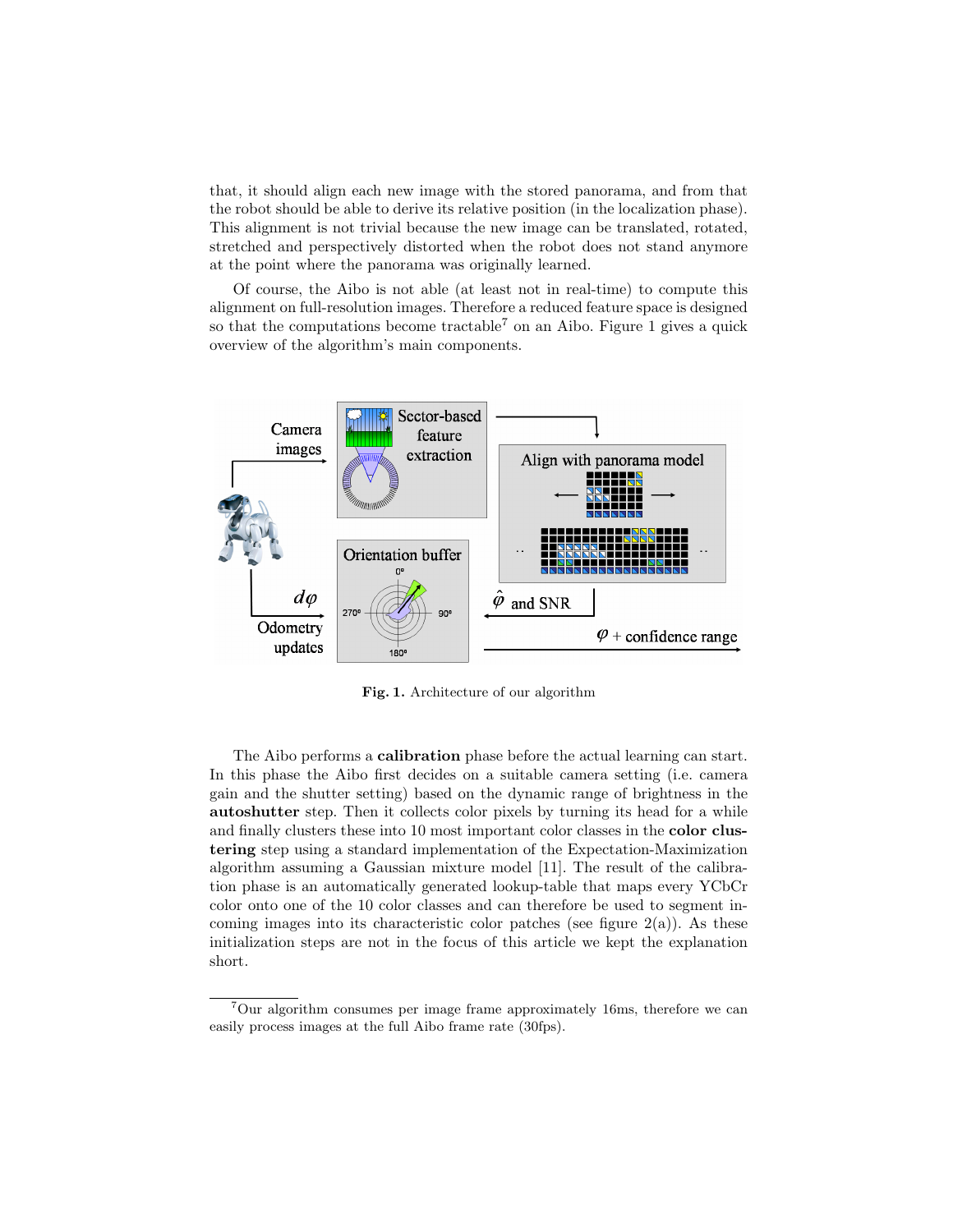

Fig. 2. Image processing: from the raw image to sector representation. This conversion consumes approximately 6ms/frame on an Sony Aibo ERS7.

#### 2.1 Sector signature correlation

Every incoming image is now divided into its corresponding sectors<sup>8</sup>. Using the lookup table from the unsupervised learned color clustering, we can compute the sector features by counting per sector the transition frequencies between each two color classes in vertical direction. This yields 10x10 transition frequencies per sector, which we subsequently discretize into 5 logarithmically scaled bins. In figure 2(b) we displayed the strongest color transitions (bin 5) for each sector.

In the learning phase we estimate these  $80x(10x10)$  distributions<sup>9</sup>. We define a single distribution for a currently perceived sector by

$$
P_{current}(i, j, bin) = \begin{cases} 1 \, discreteize (freq(i, j)) = bin \\ 0 \qquad otherwise \end{cases} \tag{1}
$$

and the distribution learned from many frequency count samples of a certain sector by

$$
P_{learned}(i, j, bin) = \frac{count_{sector}(i, j, bin)}{\sum_{bin \in frequencyBins} count_{sector}(i, j, bin)}
$$
(2)

Now we can simply multiply the current and the learned distribution to get the correlation between a currently perceived and a learned sector:

$$
Corr(P_{current}, P_{learned}) = \prod_{\substack{i,j \in colorClasses, \\ bin \in frequencyBins}} P_{learned}(i,j,bin) \cdot P_{current}(i,j,bin)
$$
\n
$$
(3)
$$

 $880$  sectors corresponding to  $360^\circ$ ; with an opening angle of the Aibo camera of approx.  $50^{\circ}$ , this yields between 10 and 12 sectors per image (depending on the head pan/tilt)

 $9$ When we use 16bit integers, a complete panorama model can be described by (80) sectors)x(10 colors x 10 colors)x(5 bins)x(2 byte) = 80 KB of memory.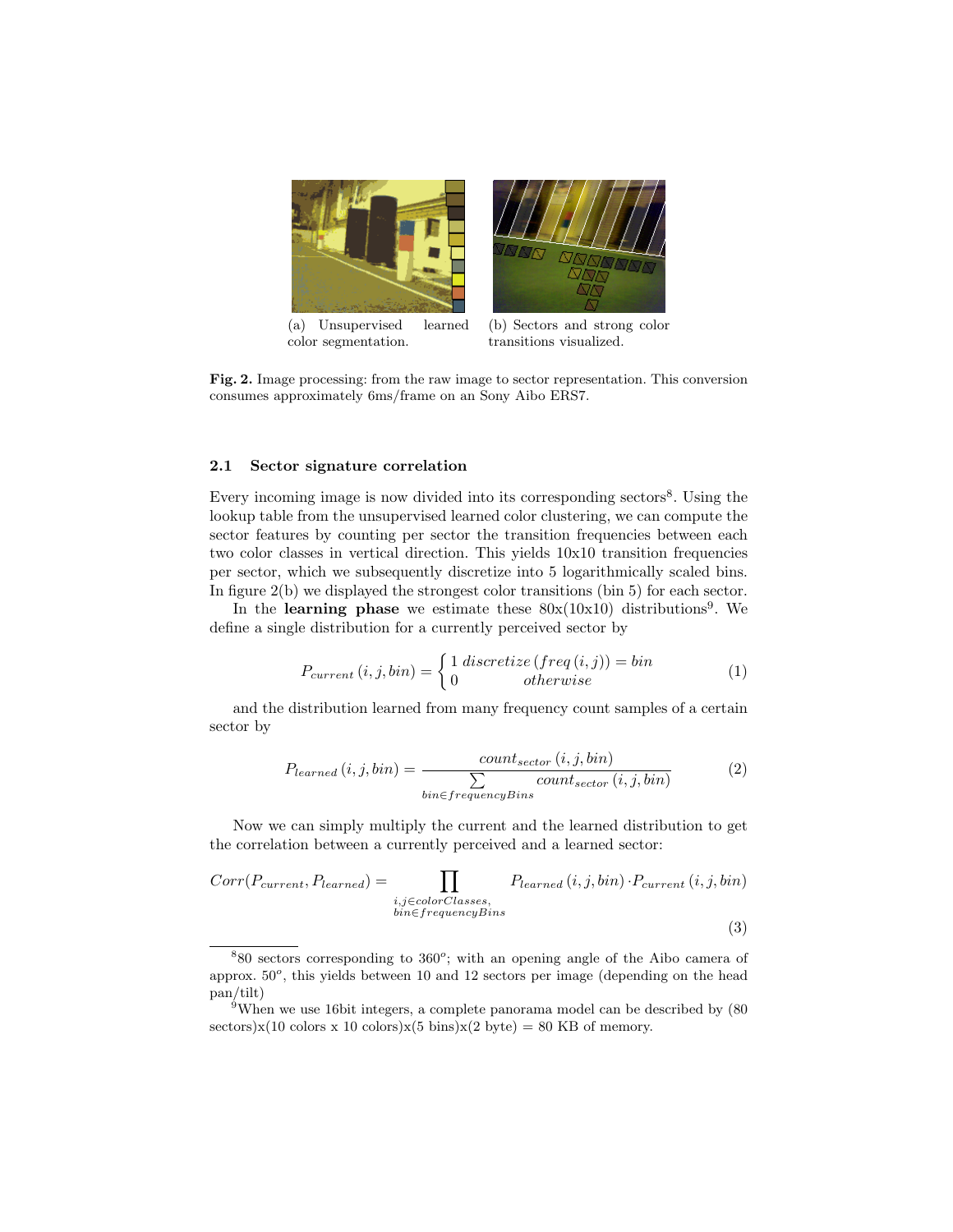

Fig. 3. Resulting sector correlation matrix between the 12 seen sectors of the current image and the 80 stored panorama model sectors. The bright diagonal line corresponds to a minimum in the correlation and constitutes the alignment we want to find.

#### 2.2 Alignment

After all the correlations between the stored panorama and the new image signatures were evaluated, we would like to get an alignment between the stored and seen sectors so that the overall likelihood of the alignment becomes maximal. In other words, we want to find a diagonal path with the minimal cost through the correlation matrix.

We consider the fitted path to be the true alignment and extract the rotational estimate  $\varphi_{robot}$  from the offset from its center pixel to the diagonal (∆sectors):

$$
\hat{\varphi}_{robot} = \frac{360^{\circ}}{80} \Delta sectors \tag{4}
$$

Further, we try to estimate the noise by fitting again a path through the correlation matrix far away from the best-fitted path.

$$
SNR = \frac{\sum\limits_{(x,y)\in minimumPath}Corr(x,y)}{\sum\limits_{(x,y)\in noisePath}Corr(x,y)}
$$
(5)

The results of eq. 4 and eq. 5 can be found in figure 4.

## 3 Results

#### 3.1 Environments

We selected five different environments to test our algorithm under a variety of circumstances. The first two experiments were conducted at home on a sunny afternoon and in an office environment<sup>10</sup> to measure performance under realworld circumstances. Furthermore, we conducted exhaustive tests on a (classical) 4-Legged field to test the performance under RoboCup circumstances. Then, we repeated the same measurements on a Midsize field<sup>10</sup>, which could become interesting for future 11-against-11 games. Even more challenging, we took an Aibo to a real-world soccer field outdoors. This could be interesting especially for public demonstrations because until now all demonstrations had to be given in closed rooms with artificial lights.

 $10$ <sub>results</sub> omitted due to the lack of space, both located at Delft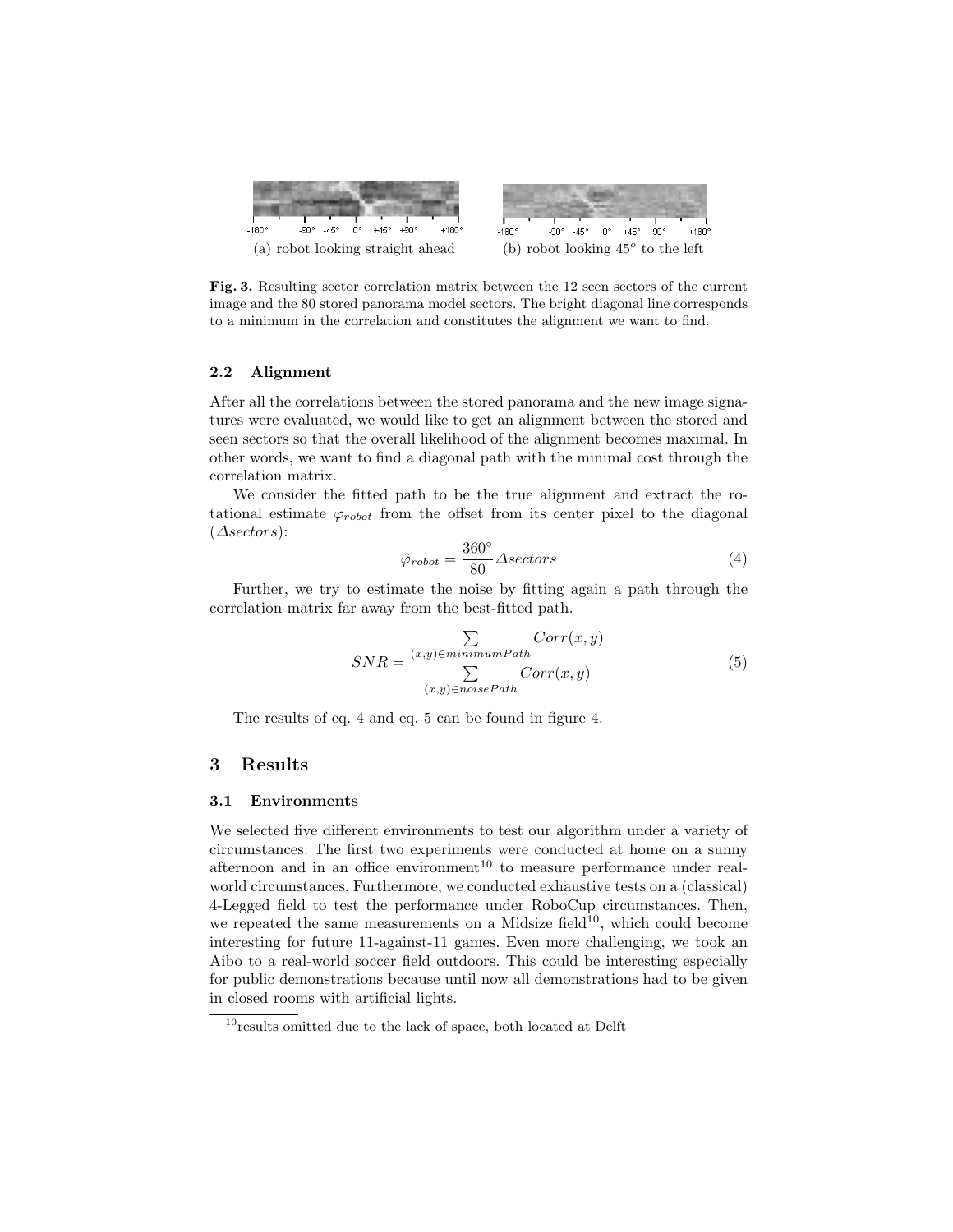

just the diagonal)

(b) Robot turned right by 45 degrees (matching line displaced to the left)

Fig. 4. Visualization of the alignment step while the robot is scanning with its head. The green line marks the minimum path (assumed true alignment) while the red line marks the second-minimal path (assumed peak noise). The grey line represents the diagonal, while the orange line illustrates the distance between the found alignment and the center diagonal  $(\triangle sectors)$ .

## 3.2 Measured results

Figure 5(a) illustrates the results of a rotational test in a normal living room. As the error in the rotation estimates ranges between -4.5 and +4.5 degrees, we may assume an error in alignment of a single sector; moreover, the size of the confidence interval can be translated into one and two sectors respectively, which corresponds to the maximal angular resolution of our approach.

The next experiments were conducted on different types of soccer fields, exemplarily we present the measurements recorded on a real outdoor soccer field (fig.  $5(b)$ ) and a regular 4-Legged field indoor (fig.  $6(a)$ ). We developed a suitable visualization that resembles a magnetic field where we can display estimated rotations and confidence ranges in an intuitive way. The direction of an arrow shows the estimated rotation (with respect to the trained spot) and the grey arc shows the 80%-confidence interval around this estimate. Interestingly, it can be seen that the (imaginary) elongations of the arrows all run together in a single spot corresponding to the intersection point with the panoramic index.

In both cases it can be seen intuitively that the rotation estimates are within acceptable range, in the sense that all arrows point in the direction of the original 0-sector. This can also be shown quantitatively (see figure  $6(b)$ )): both the rotational error and the width of the confidence interval increase slowly and in a graceful way when the robot is moved away from the training spot.

# 4 Conclusion

Although at first sight the algorithm seems to rely on specific texture features of the surrounding surfaces, in practice no dependency could be found. This can be explained by two reasons: firstly, as the (vertical) position of a color transition is not used anyway, the algorithm is quite robust against (vertical) scaling.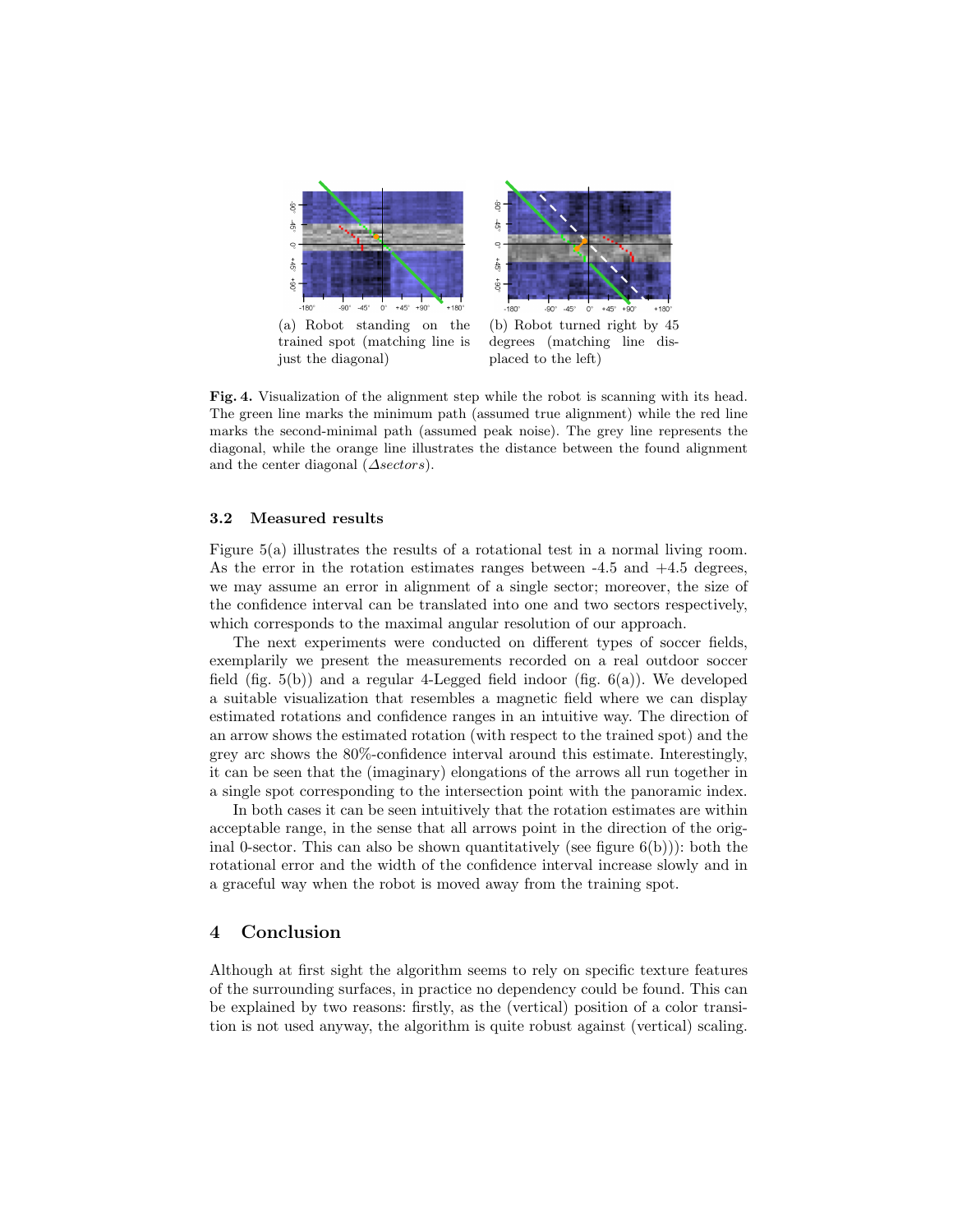

Fig. 5. Results of a rotational experiment conducted in a regular living room (left picture) and a translational test conducted on an outdoor soccer field.

Secondly, as the algorithm aligns on many color transitions in the background (typically more than a hundred in the same sector), the few color transitions produced by objects in the foreground (like beacons and spectators) have a minor impact on the match (because their sizes relative to the background are comparably small).

The lack of absolute position estimates seems to be a clear drawback with respect to the other methods, but bearing information alone can already be very useful for certain applications. For example, an attacking robot can highly benefit from a robust bearing estimation towards the goal. With this bearing estimating the robot can rush into the right direction. After 3 seconds the robot has to shoot, at that moment an additional distance estimation could be advantageous.

Further, this approach of panoramic localization is actually interesting for a broader spectrum than soccer. The requirements for both the robot as well as for its environment are quite moderate (on a Sony Aibo ERS7, the computation time is below 20ms/frame). The robot itself needs only a simple camera and medium computational power, while most natural environments (both indoors and outdoors) carry, as shown, enough panoramic information the algorithm can lock on to. Therefore, this method becomes for example interesting for the newly established RoboCup @ Home league, where fast localization information is needed in natural but completely unknown environments.

As the training on a single spot can be completed in less than one minute on a Sony Aibo in an arbitrary place, small demonstrational games (for example a striker versus a goalkeeper) could be set up more easily especially at nonprepared places. Progress in this domain facilitates the advancement of mobile robots - and thereby robotics research itself - into more natural environments.